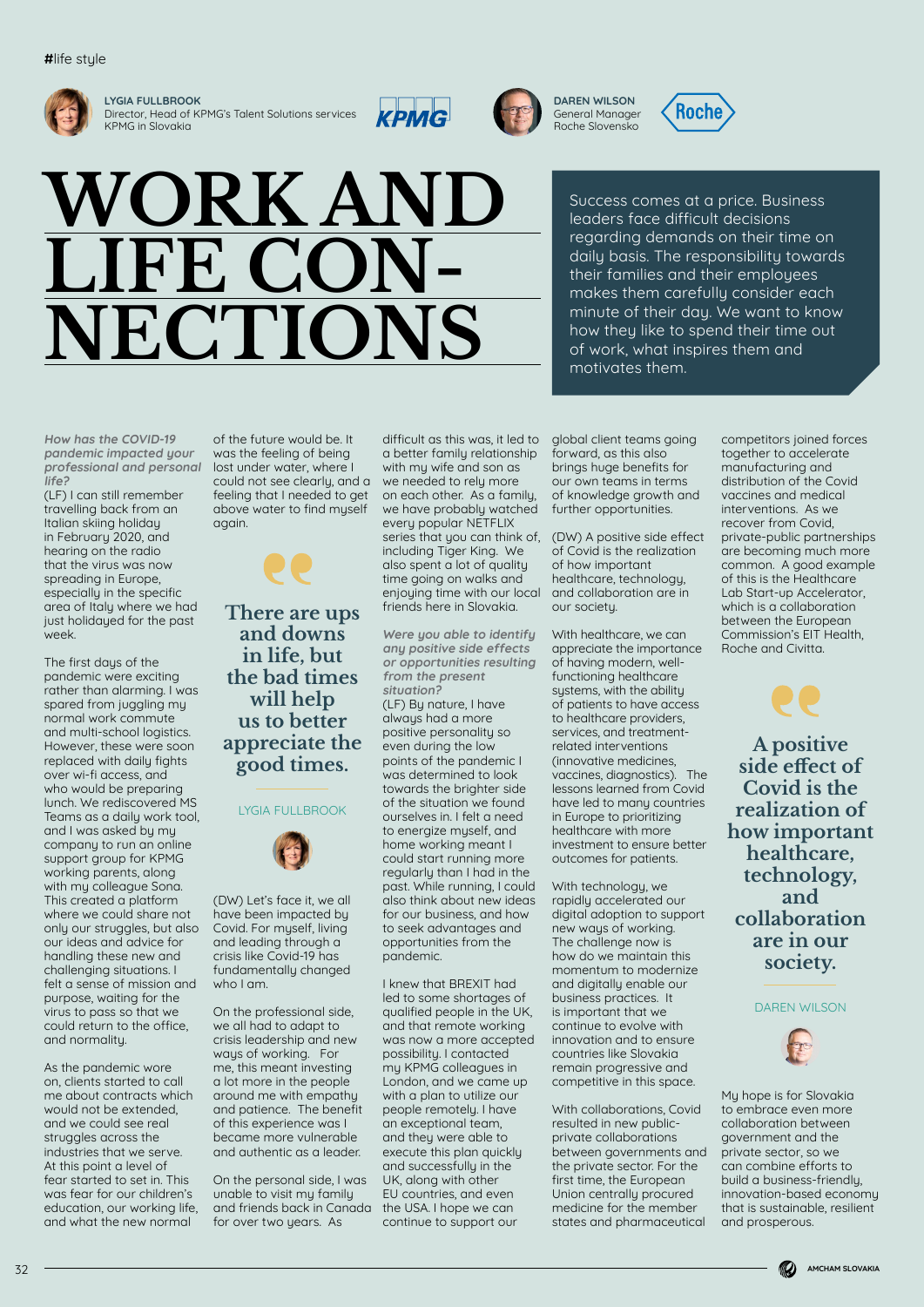**What is the favorite part of your day and why?** (LF) I have started to appreciate the little things that used to be totally normal two years ago. With the schools open again, I now enjoy the morning school-run with mu youngest daughter Amelia. She sits next to me in the car, and we chat about life or listen to music. I look forward to lunches with colleagues or clients when they happen. They often feel like a special event after two years of lock-down. Evenings are for family, and my eldest daughter Olivia likes to discuss her day, at great length, each evening at bedtime and beyond.

(DW) Although I would never turn down a beautiful sunset over the Danube river, my favorite part of the day is the morning and the days when I can walk to work. These are the times where I give myself space to be creative and explorative in thought. By the time I get to work, I am full of ideas and fresh energu.

**Do you have any habits or routines that help you maintain your work-life balance and work well for you?**

(LF) Due to the pandemic, I have realized that home office can be a great benefit for me. Pre-2020 it was rare for me to work from home, and I often felt slightly uneasy about it. As we start to hopefully exit the pandemic, I realize that a hybrid-work model is an ideal one for me. I will always enjoy going to the office, as I feel that working closely with colleagues and clients is crucial to building and maintain relationships, as well as encouraging new ideas and perspectives. On the flip side, there are days when I am based at home, and I can concentrate fully on the task at hand. Being able to swap a commute for a morning run helps me to be energized and clearminded for the day ahead.

With my family at weekends, we like to go for walks with Teddy, our chocolate lab, and we recently welcomed a new puppy, Zara, to the family. We like to spend time with extended family and friends, and family movie nights are always great fun.

 $\bullet$ 

To provide you with some bookish inspiration, this section of the Connection magazine features reading tips from various interesting people related to AmCham Slovakia. We have approached them with the following question:

## **What book has left the greatest impression on you recently and why?**



I read these books a few years ago and have since given it as a gift to a number of people in my family and circle of friends. The books give us an interesting insight into the 20th century, through living around the world, in Russia, Germany, UK

This book offers a new perspective on our organizational business models and I use it as inspiration and guidance for the transformation that is happening in my company. For the majority of my life, companies have focused on delivering shareholder value with a sales focus and

*<u><b>REILIVERSIDE</u>* 

(FALL OF GIANTS, WIN-<br>TER OF THE WORLD , EDGE OF ETERNITY) by Ken Follett and the USA. Besides the touching stories, it also

**THE CENTURY TRILOGY** 

recommended by

**LYGIA FULLBROOK** KPMG

guides you through major events of history, like the First and Second World Wars, and the Cold War. I found the books totally addictive, and they kept me reading long into many nights.



#### **REINVENTING ORGANIZATIONS**

by Frederic Laloux

organizational structures that were hierarchical and command and control. What Reinventing Organizations offers is a model to shape organizations around purpose-driven, selfmanaging teams, empowerment and accountability.





A book I first heard about during my university studies but only managed to read recently. It was first published in 1936 and has been revised several times over the years. I found it to be completely

I was recommended this book by Erika Koklesová, a leadership coach. It helped me understand why professionals coming from an audit and consulting background tend to be successful in their later careers. It is that breadth of knowledge and experience

**HOW TO** 

**PEOPLE** 

to Lead You to Succ Dale Carnegie

**DAVID EPSTEIN** 

RANGE WHY GENERALISTS TRIUMPH

I had heard about this book many times, during various business or leadership talks. When we were in lockdown, I managed to read many books, and this one stuck out for me. It's a fun, easy read and seemed to have lots of advice for me as



**RANGE: WHY GENERALISTS TRIUMPH IN A SPECIALIZED WORLD**  by David Epstein

> that they acquire by assisting not just one client but a whole range of them. Each client has a different set-up, culture and way of working. Each engagement gives them a set of new "tools" which they can utilize further down the line.



### **HOW TO WIN FRIENDS AND INFLUENCE PEOPLE**

by Dale Carnegie

relevant and applicable to our modern way of conducting business. read that has helped me both at work and in my personal life.



by Dr. John Kotter and Holger **Rathgeber** 

> I started to feel my way back into daily business life. This book encourages out-of-the-box thinking, and I feel it has helped concepts which I have found very useful and exciting.